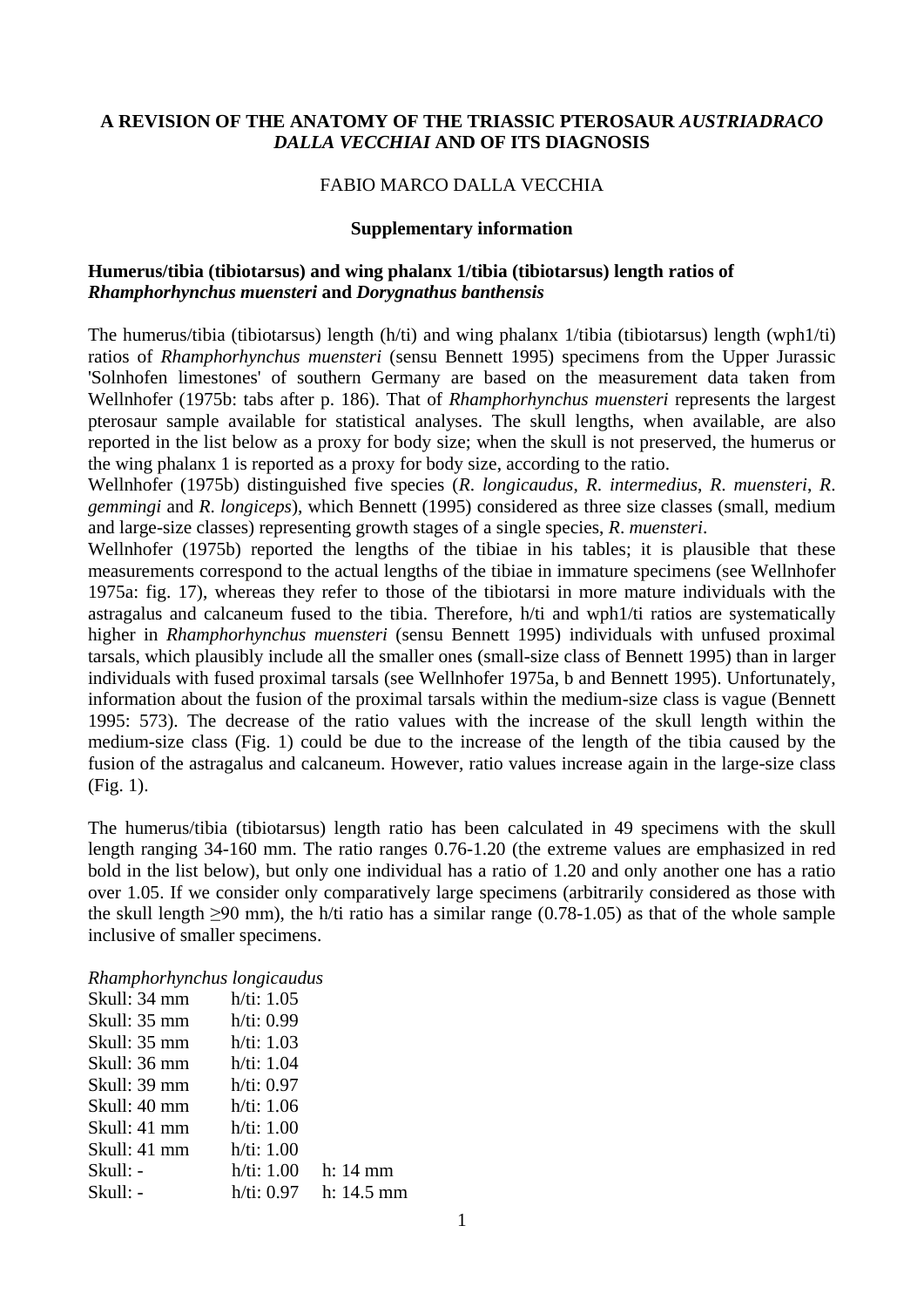| Skull: -                        |                          | h/ti: 1.07 h: 14.6 mm      |
|---------------------------------|--------------------------|----------------------------|
| Skull: -                        |                          | $h/ti$ : 1.07 h: 15.5 mm   |
|                                 |                          |                            |
| Rhamphorhynchus cf. longicaudus |                          |                            |
| Skull: -                        |                          | $h/ti$ : 1.16 $h: 14.5$ mm |
| Skull: -                        |                          | h/ti: 1.04 h: 13.5 mm      |
|                                 |                          |                            |
| Rhamphorhynchus intermedius     |                          |                            |
| Skull: 50 mm h/ti: 1.03         |                          |                            |
| Skull: 54.3 mm h/ti: 0.99       |                          |                            |
| Skull: 57 mm h/ti: 1.20         |                          |                            |
| Skull: 65 mm h/ti: 1.09         |                          |                            |
|                                 |                          |                            |
| Rhamphorhynchus muensteri       |                          |                            |
| Skull: 78.7 mm h/ti: 0.85       |                          |                            |
| Skull: 90 mm $h/ti$ : 0.83      |                          |                            |
|                                 |                          |                            |
| Skull: 90 mm h/ti: 0.85         |                          |                            |
| Skull: 92 mm h/ti: 0.91         |                          |                            |
| Skull: 94 mm $h/ti$ : 0.90      |                          |                            |
|                                 |                          |                            |
|                                 |                          |                            |
| Skull: 97 mm h/ti: 0.85         |                          |                            |
|                                 |                          |                            |
| Skull: 99 mm                    | h/ti: 0.82               |                            |
| Skull: 101.5 mm h/ti: 0.81      |                          |                            |
| Skull: 103 mm h/ti: 0.78        |                          |                            |
| Skull: 103.5 mm h/ti: 0.81      |                          |                            |
| Skull: 104 mm                   | h/ti: 0.79               |                            |
| Skull: 110 mm h/ti: 0.81        |                          |                            |
| Skull: 112 mm h/ti: 0.83        |                          |                            |
| Skull: 112.5 mm h/ti: 0.78      |                          |                            |
| Skull: 160 mm h/ti: 0.82        |                          |                            |
| Skull: -                        | h/ti: $0.76$ h: 32 mm    |                            |
| Skull: -                        | $h/ti: 0.92$ h: 33 mm    |                            |
| Skull: -                        | $h/ti$ : 0.83 $h: 44$ mm |                            |
|                                 |                          |                            |
| Rhamphorhynchus gemmingi        |                          |                            |
| Skull: 116 mm h/ti: 0.81        |                          |                            |
| Skull: 123.3 mm h/ti: 0.94      |                          |                            |
| Skull: 125 mm h/ti: 0.98        |                          |                            |
| Skull: -                        | h/ti: $0.93$ h: 36 mm    |                            |
|                                 |                          |                            |
| Rhamphorhynchus cf. gemmingi    |                          |                            |
| Skull: 87 mm h/ti: 0.86         |                          |                            |
|                                 |                          |                            |
| Rhamphorhynchus longiceps       |                          |                            |
|                                 |                          |                            |
| Skull: 150 mm h/ti: 1.01        |                          |                            |
|                                 |                          |                            |
| Rhamphorhynchus cf. longiceps   |                          |                            |
| Skull: 78.5 mm h/ti: 0.91       |                          |                            |
|                                 |                          |                            |

2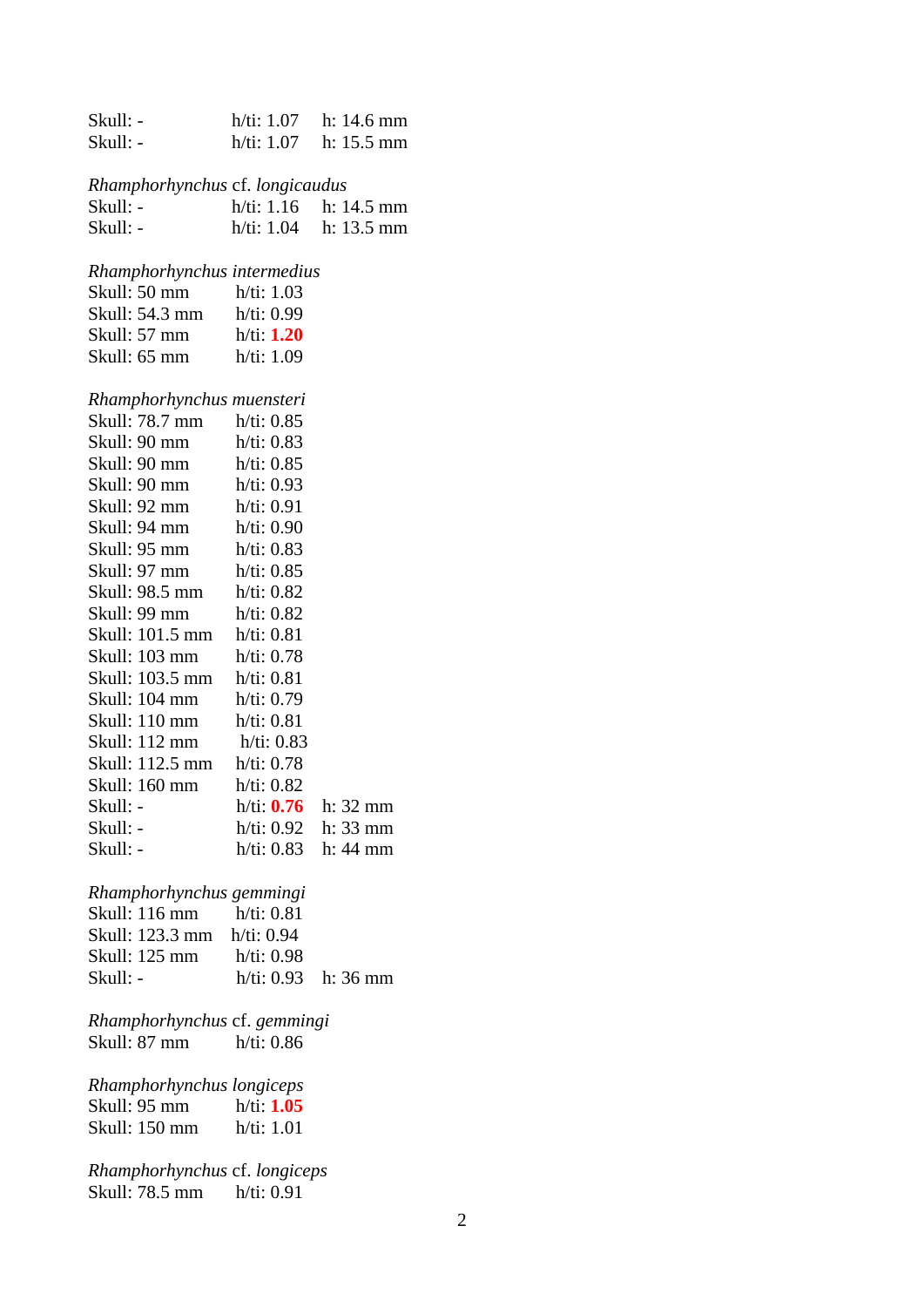| <i>Rhamphorhynchus</i> sp. |            |                       |
|----------------------------|------------|-----------------------|
| Skull: 87 mm               | h/ti: 0.89 |                       |
| Skull: -                   |            | $h/ti: 0.86$ h: 37 mm |

The wing phalanx1/tibia (tibiotarsus) length ratio has been calculated in 46 specimens with skull length ranging 34-160 mm. The ratio ranges 2.08-2.68 (extreme values are emphasized in bold red in the list below). If we consider only the larger specimens (arbitrarily considered as those with skull length  $\geq 90$  mm), the ratio has a similar range (2.08-2.62).

# *Rhamphorhynchus longicaudus* Skull: 34 mm wph1/ti: 2.48 Skull: 35 mm wph1/ti: 2.27 Skull: 35 mm wph1/ti: 2.15 Skull: 36 mm wph1/ti: 2.29 Skull: 39 mm wph1/ti: 2.13 Skull: 40 mm wph1/ti: 2.39 Skull: 41 mm wph1/ti: 2.32 Skull: 41 mm wph1/ti: 2.38 *Rhamphorhynchus intermedius* Skull: 50 mm wph1/ti: **2.68** Skull: 54.3 mm wph1/ti: 2.44 Skull: 55.5 mm wph1/ti: 2.40 Skull: 57 mm wph1/ti: 2.40 *Rhamphorhynchus muensteri* Skull: 90 mm wph1/ti: 2.30 Skull: 90 mm wph1/ti: 2.37 Skull: 90 mm wph1/ti: 2.62 Skull: 92 mm wph1/ti: 2.47 Skull: 94 mm wph1/ti: 2.47 Skull: 95 mm wph1/ti: 2.16 Skull: 97 mm wph1/ti: 2.37 Skull: 98.5 mm wph1/ti: 2.30 Skull: 99 mm wph1/ti: 2.16 Skull: 101.5 mm wph1/ti: **2.08** Skull: 103 mm wph1/ti: 2.36 Skull: 103.5 mm wph1/ti: 2.19 Skull: 104 mm wph1/ti: 2.18 Skull: 105 mm wph1/ti: 2.10 Skull: 106 mm wph1/ti: 2.24 Skull: 110 mm wph1/ti: 2.33 Skull: 112 mm wph1/ti: 2.17 Skull: 112.5 mm wph1/ti: 2.30 Skull: **160** mm wph1/ti: 2.49 Skull: - wph1/ti: 2.54 wph1: 91 mm Skull: - wph1/ti: 2.20 wph1: 92.5 mm Skull: - wph1/ti: 2.31 wph1: 113 mm Skull: - wph1/ti: 2.20 wph1: 117 mm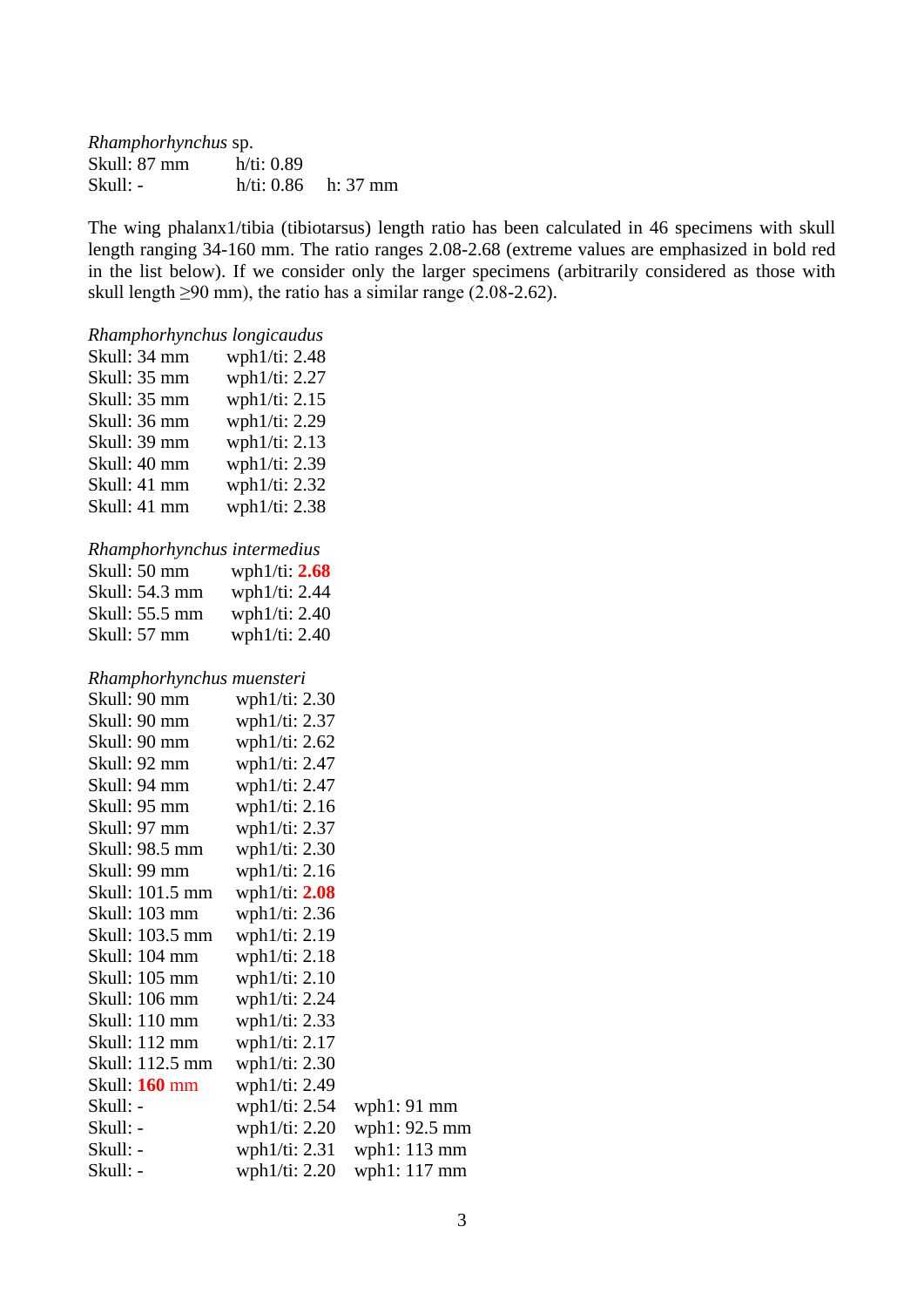*Rhamphorhynchus gemmingi* Skull: 116 mm wph1/ti: 2.21 Skull: 123.3 mm wph1/ti: 2.50 Skull: 125 mm wph1/ti: 2.57 Skull: - wph1/ti: 2.58 wph1 99.5 mm

*Rhamphorhynchus* cf. *gemmingi* Skull: 87 mm wph1/ti: 2.43

*Rhamphorhynchus longiceps* wph $1/ti: 2.38$ Skull: 150 mm wph1/ti: 2.33

*Rhamphorhynchus* cf. *longiceps* Skull: 78.5 mm wph1/ti: 2.22

*Rhamphorhynchus* sp.

| Skull: 87 mm | wph $1/ti: 2.48$ |                               |
|--------------|------------------|-------------------------------|
| Skull: -     |                  | wph1/ti: $2.13$ wph1: 89.5 mm |
| Skull: -     |                  | wph1/ti: $2.30$ wph1: 99 mm   |

The ratios have been plotted against the skull length to show their distribution with respect to the body size (SI Fig. 1). The ratios of *Rhamphorhynchus* cf. *gemmingi* and *Rhamphorhynchus* cf. *longiceps* specimens are plotted as *Rhamphorhynchus gemmingi* and *Rhamphorhynchus longiceps*, respectively.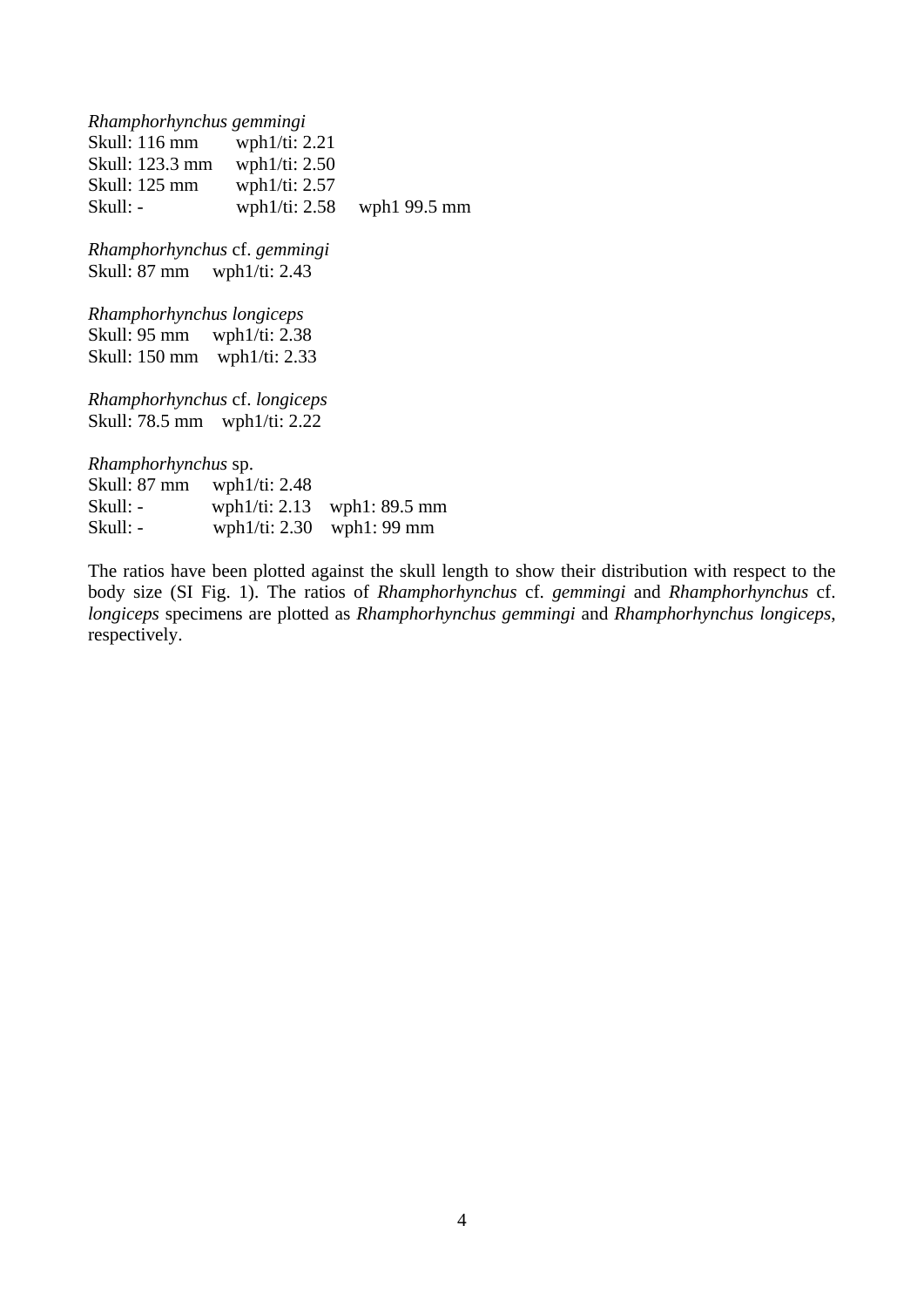

+ R. longicaudus \* R. intermedius • R. muensteri • R. gemmingi • R. longiceps

SI Fig. 1 - The humerus/tibia (tibiotarsus) length (h/ti, A) and wing phalanx 1/tibia (tibiotarsus) length (wph1/ti, B) ratios vs. skull length (x-axis, in millimetres) of *Rhamphorhynchus muensteri* (sensu Bennett 1995) specimens based on the measurement data of Wellnhofer (1975b) and reported in the text. The original species definitions by Wellnhofer (1975b) are retained as further information. The value marked with X refers to a specimen identified as *Rhamphorhynchus* sp. by Wellnhofer (1975b). The skull length (in mm) is reported near the plot of two specimens falling outside the plotting area.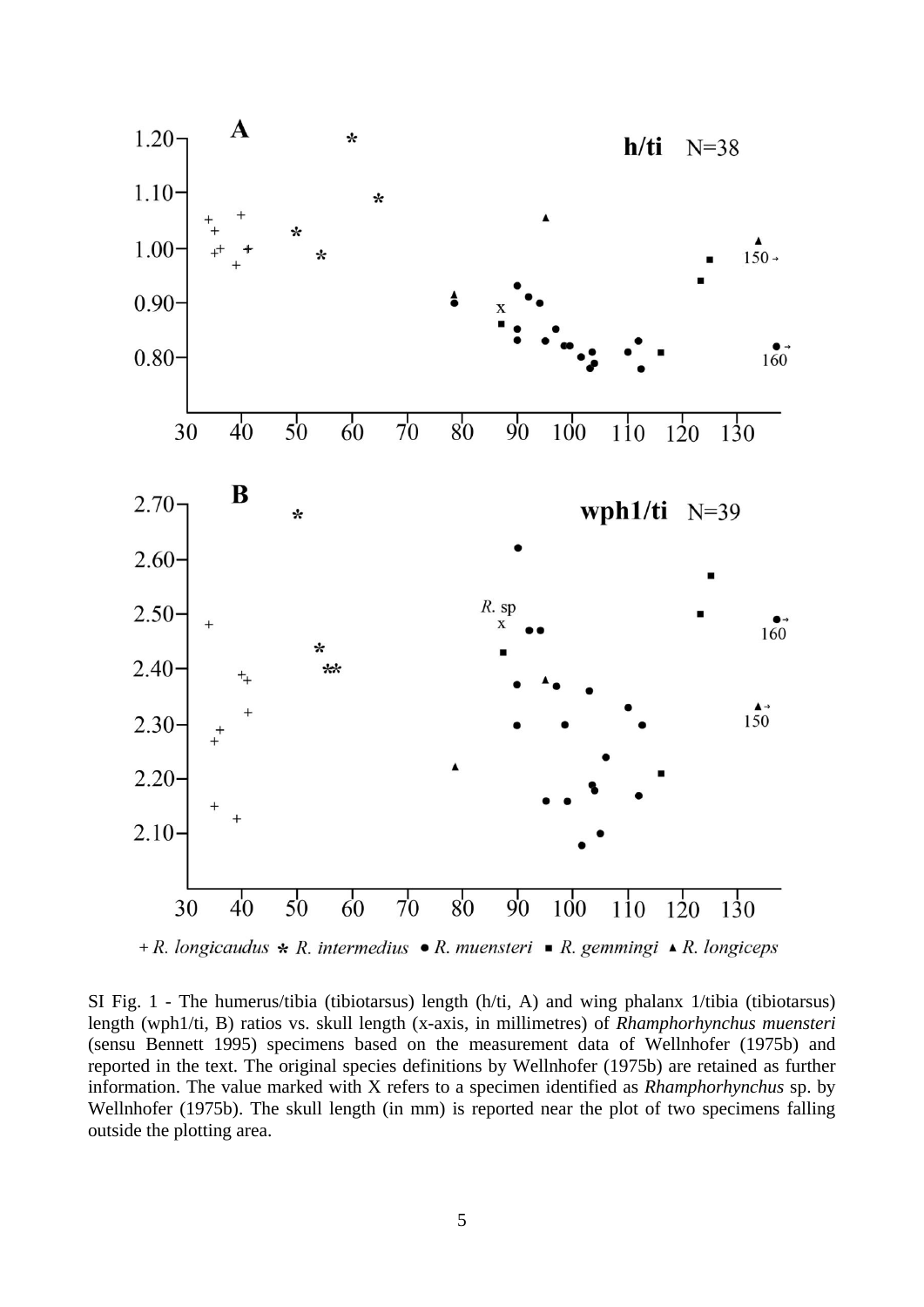That of *Dorygnathus banthensis* from the Lower Jurassic Posidonienschiefer of southern Germany represents the second largest non-pterodactyloid pterosaur sample available for statistical analyses. The humerus/tibia (tibiotarsus) length (h/ti) and wing phalanx 1/tibia (tibiotarsus) length (wph1/ti) ratios of *Dorygnathus banthensis* specimens are based on the measurements reported by Padian (2008a: tab. 1). The estimated wing span, when available, is reported as a proxy for the body size; when the wing span is not listed in the data set, the humerus or the wing phalanx 1 is reported as a proxy for body size, according to the ratio. When the same specimen has the right and left skeletal elements that differ in length, the mean has been used for calculating the ratio, if the difference is one centimetre or less. Information about the fusion-unfusion of the astragalus and calcaneum to tibia is not available for this taxon. The small specimen BSP 1938 I 49 (wingspan 890 mm) has tarsals that are not fused to the tibia (Dalla Vecchia 2018: fig. 1B), but it is unclear whether the measurement taken by Padian (2008a) includes them or not.

The humerus/tibia (tibiotarsus) length ratio has been calculated in 17 specimens with the wing span ranging 665-1690 mm. The ratio ranges 0.65-1.07 (extreme values are emphasized in red bold in the list below).

| Wing span: 665 mm  | h/ti: 1.07           |           |
|--------------------|----------------------|-----------|
| Wing span: 870 mm  | h/ti: 1.00           |           |
| Wing span: 890 mm  | h/ti: 0.86           |           |
| Wing span: 935 mm  | h/ti: 0.91           |           |
| Wing span: 960 mm  | h/ti: 0.94           |           |
| Wing span: 970 mm  | h/ti: 0.93           |           |
| Wing span: 975 mm  | h/ti: 0.90           |           |
| Wing span: 1000 mm | h/ti: 0.96           |           |
| Wing span: 1030 mm | h/ti: 0.91           |           |
| Wing span: 1050 mm | h/ti: 0.94           |           |
| Wing span: 1085 mm | h/ti: 0.95           |           |
| Wing span: 1150 mm | h/ti: 0.65           |           |
| Wing span: 1150 mm | h/ti: 1.03           |           |
| Wing span: 1400 mm | h/ti: 0.87           |           |
| Wing span: 1690 mm | h/ti: 0.95           |           |
| Wing span:         | $h/ti: 0.82$ h 61 mm |           |
| Wing span:         | h/ti: 0.84           | $h$ 79 mm |
|                    |                      |           |

The wing phalanx1/tibia (tibiotarsus) length ratio has been calculated in 14 specimens with wing span ranging 665-1400 mm. The ratio ranges 0.81-1.27 (extreme values are emphasized in red bold in the list below).

| Wing span: 665 mm  | wph1/ti: 1.20    |  |
|--------------------|------------------|--|
| Wing span: 870 mm  | wph1/ti: 1.26    |  |
| Wing span: 890 mm  | wph1/ti: 1.02    |  |
| Wing span: 935 mm  | wph1/ti: 1.19    |  |
| Wing span: 960 mm  | wph1/ti: 1.23    |  |
| Wing span: 970 mm  | wph1/ti: 1.13    |  |
| Wing span: 975 mm  | wph1/ti: 1.21    |  |
| Wing span: 1050 mm | wph1/ti: 1.15    |  |
| Wing span: 1085mm  | wph $1/ti: 1.27$ |  |
| Wing span: 1150 mm | wph $1/ti: 0.81$ |  |
| Wing span: 1150 mm | wph1/ti: 1.03    |  |
| Wing span: 1285 mm | wph1/ti: 1.18    |  |